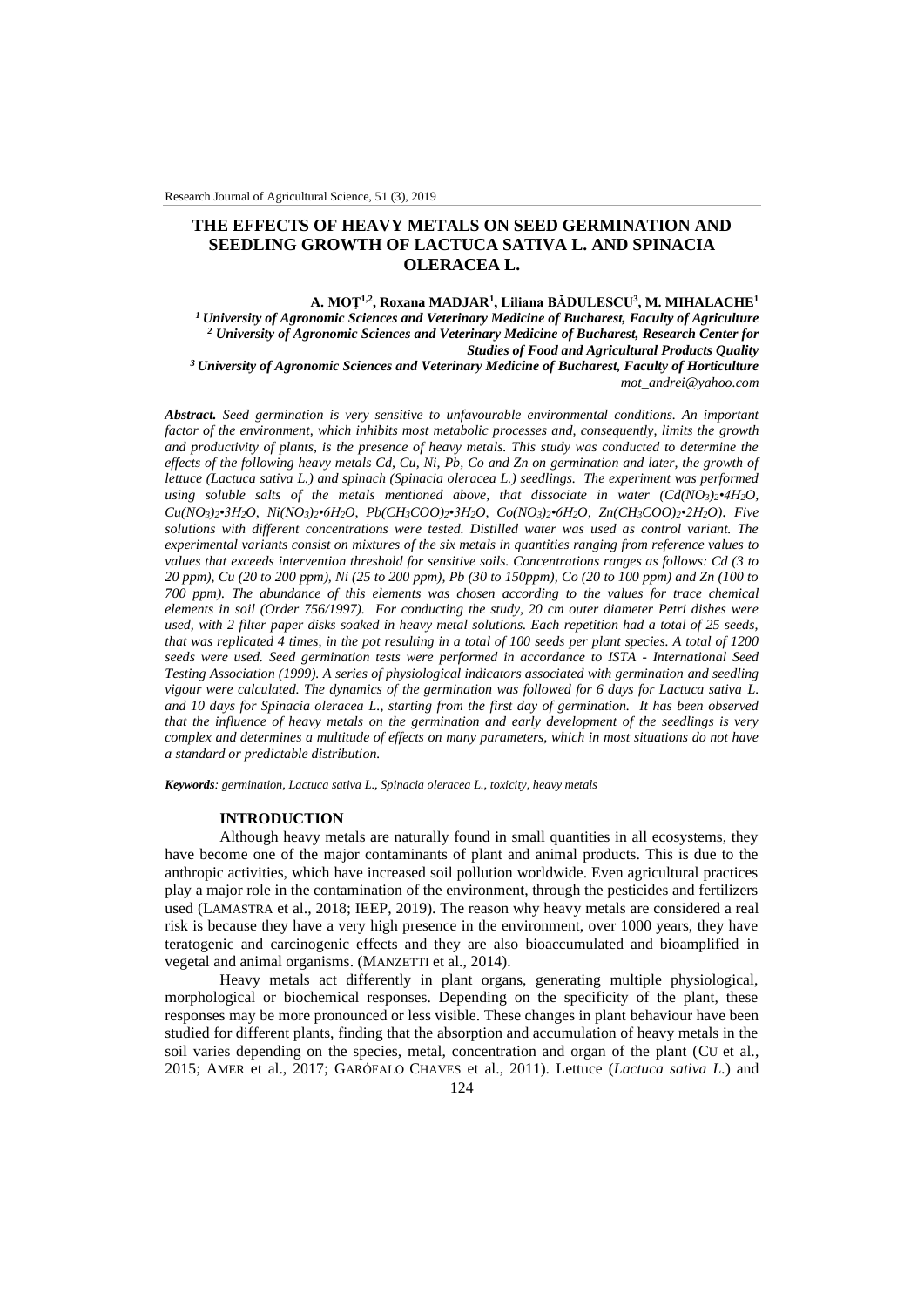spinach (*Spinacia oleracea* L.) are two versatile species that have been used in many laboratory studies. The short vegetation period, the easy cultivation mode and the physiological particularities of these species have facilitated the study of many mechanisms of toxicity actions (BAGUR-GONZÁLEZ et al., 2010; ALIA et al., 2015). Even they are not considered hyperaccumulator plants, spinach and salad have been used in phytoremediation or bioremediation experiments, due to the short vegetation period and the fact that they accumulate a significant amount of heavy metals (MUSA et al., 2017; ABHILASH et al., 2016). Highlighting the effects of heavy metals in laboratory tests is a fast and efficient method for phytotoxicity testing on germination and growth stages of seedlings. Also, it can be used as a preliminary method for "in situ" use of plants for treating contaminated soils.

Germination, as an initial stage of the plant's life cycle, plays a major role in the plant's life. The germination potential of the seeds is influenced by different external or internal factors. Understanding these factors correlated with the biology of the species is necessary to ensure conditions within the tolerance limits of the plant. From a physiological point of view, a seed is considered to have germinated when the radicle has pierced the tegument, this stage being followed by the growth process (DELIAN et al., 2010).

The metals existing in the ecological systems are available for absorption process by plants in a certain proportion of the amount of metal existing in the soil, sediment, wateror atmosphere. Plants can easily uptake metals that are dissolved in the soil solution, either in ionic form, chelated or complexed (FAIRBROTHER et al., 2007). The main ways of uptaking the metals by plants are root uptaking and, less, leaf uptaking. Root absorption is performed both passively and actively. By the passive take-up path are absorbed Pb, Ni, and by the active takeup path are absorbed Cu, Mo, Zn. For Cd, there are assumptions that the transfer is made both active and passive (TUAN AND POPOVA, 2013). There are many types of metals found in soils, as micronutrients essential for normal growth (Fe, Mn, Zn, Cu, Mg, Mo and Ni, Co) and nonessential elements with unknown biological functions (Cd, Sb, Cr, Pb, Ace, Ag, Se and Hg). This study aimed to observe the behavior of seeds and seedlings in the presence of increasing concentrations of Zn, Cu, Ni, Co, Pb and Cd. The concentrations start from values close to the reference values of Order 756, 1997, and gradually increase until they exceed Intervention threshold for sensitive use of soils, established in the same order.

#### **MATERIAL AND METHODS**

The biological material was represented by the lettuce seeds *(Lactuca sativa L.),*  variety *Attraction* and spinach seeds (*Spinacia oleracea L.*), variety *Matador*. To establish the effect of heavy metals on seed germination and seedling growth, six soluble salts were used:  $Cd(NO<sub>3</sub>)<sub>2</sub>•4H<sub>2</sub>O, Cu(NO<sub>3</sub>)<sub>2</sub>•3H<sub>2</sub>O, Ni(NO<sub>3</sub>)<sub>2</sub>•6H<sub>2</sub>O, Pb(CH<sub>3</sub>COO)<sub>2</sub>•3H<sub>2</sub>O, Co(NO<sub>3</sub>)<sub>2</sub>•6H<sub>2</sub>O,$  $Zn(CH_3COO)_2 \cdot 2H_2O$  as soluble form of Cd, Cu, Ni, Pb, Co and Zn. Five mixtures were prepared, with different concentration of each metal, resulting five variants of treatments, denoted as C1, C2, C3, C4, C5 (Table 1). The concentrations were chosen to cover as much as possible the whole interval, from reference value to values that exceeds intervention threshold for sensitive use of soils, as described by Romanian regulation (Order 756/1997). Distilled water was used as control variant (M). To carry out the study, glass Petri dishes with an external diameter of 20 cm were used, containing 2 filter paper disks soaked in the heavy metal solutions. The vessels were previously disinfected with a hydroalcoholic solution (ethanol/distilled water 80/20). Each variant was replicated 4 times and each replicate counted 25 seeds. A total of 1200 seeds were used.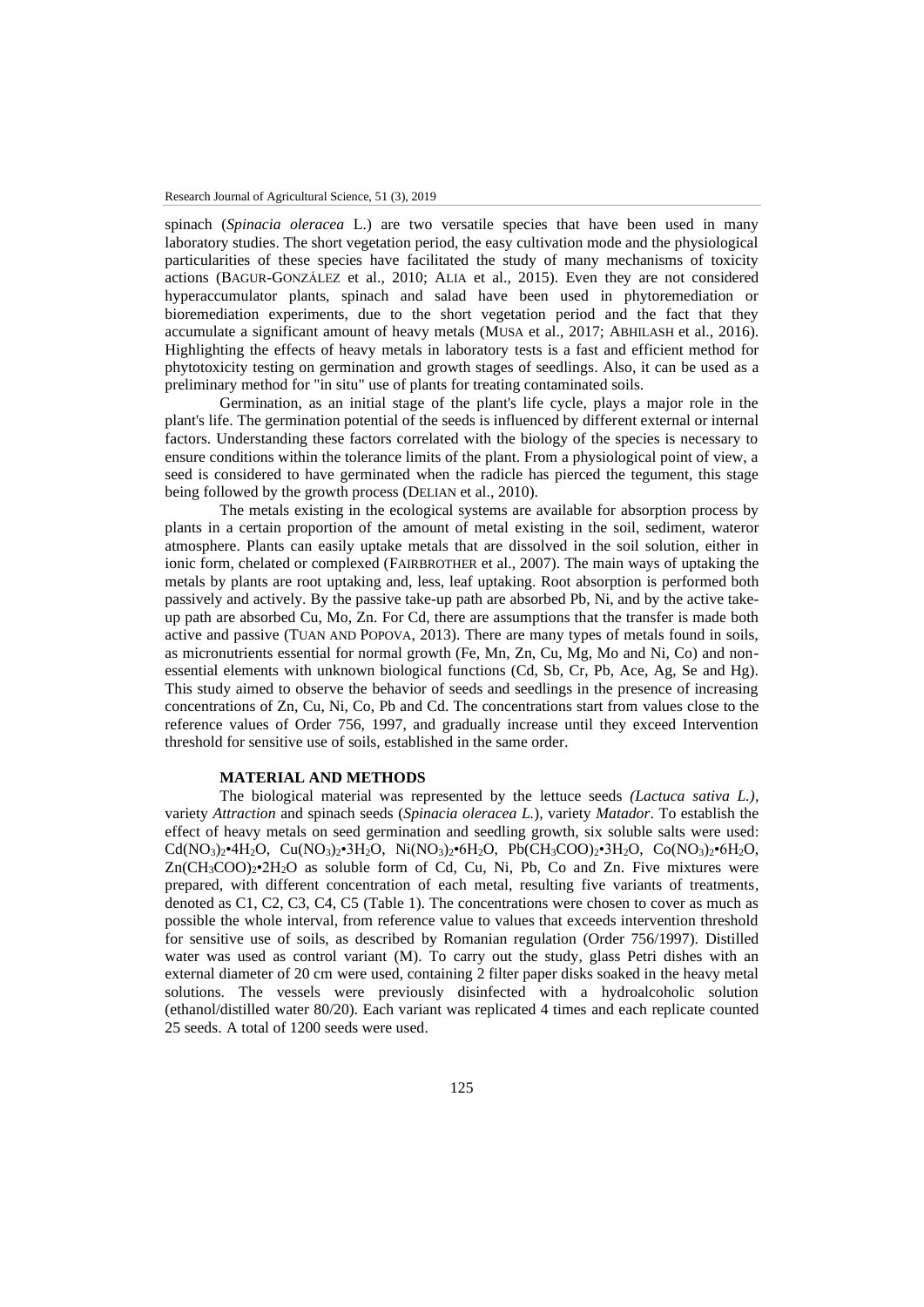# *Table 1*

| Variants of concentrations used in experiment, relative to regulation values (Order 756/1997) (ppm) |  |
|-----------------------------------------------------------------------------------------------------|--|
|-----------------------------------------------------------------------------------------------------|--|

|             |          |     |     | Variants |     |                | Reference      | Alert threshold | Intervention                 |
|-------------|----------|-----|-----|----------|-----|----------------|----------------|-----------------|------------------------------|
| Metal       | М        | C1  | C2  | C3       | C4  | C <sub>5</sub> | value in soils | sensitive soils | threshold<br>sensitive soils |
| Ni          | $\Omega$ | 25  | 75  | 100      | 150 | 200            | 20             | 75              | 150                          |
| Cu          | v        | 20  | 60  | 100      | 150 | 200            | 20             | 100             | 200                          |
| $_{\rm Cd}$ | $\theta$ |     |     | 10       | 15  | 20             |                |                 |                              |
| Zn          | $\Omega$ | 100 | 300 | 450      | 600 | 700            | 100            | 300             | 600                          |
| Pb          | $\Omega$ | 30  | 50  | 75       | 100 | 150            | 20             | 50              | 100                          |
| Co          | $\Omega$ | 20  | 30  | 50       | 75  | 100            |                | 30              | 50                           |

The experimental scheme is presented in the table below (Table 2).

*Table 2*

|                             |                             |                                    |                | Experimental scheme |    |                                    |                |                |  |
|-----------------------------|-----------------------------|------------------------------------|----------------|---------------------|----|------------------------------------|----------------|----------------|--|
| Seed Number                 |                             |                                    | Lettuce        |                     |    | Spinach                            |                |                |  |
| <b>Replicate</b><br>Variant | R1                          | R <sub>2</sub>                     | R <sub>3</sub> | R <sub>4</sub>      | R1 | R <sub>2</sub>                     | R <sub>3</sub> | R <sub>4</sub> |  |
| М                           | 25                          | 25                                 | 25             | 25                  | 25 | 25                                 | 25             | 25             |  |
| C <sub>1</sub>              | 25                          | 25                                 | 25             | 25                  | 25 | 25                                 | 25             | 25             |  |
| C <sub>2</sub>              | 25                          | 25                                 | 25             | 25                  | 25 | 25                                 | 25             | 25             |  |
| C <sub>3</sub>              | 25                          | 25                                 | 25             | 25                  | 25 | 25                                 | 25             | 25             |  |
| C <sub>4</sub>              | 25                          | 25                                 | 25             | 25                  | 25 | 25                                 | 25             | 25             |  |
| C <sub>5</sub>              | 25                          | 25                                 | 25             | 25                  | 25 | 25                                 | 25             | 25             |  |
|                             |                             | Total number of lettuce seeds: 600 |                |                     |    | Total number of spinach seeds: 600 |                |                |  |
|                             | Total number of seeds: 1200 |                                    |                |                     |    |                                    |                |                |  |

In the first 24 hours after seed placement, the vessels were kept in dark conditions, afterwards being left in natural light at an average temperature of 21-22 °C on daytime and 18-19 °C on night, until the end of the experiment.

A series of physiological indicators associated with germination and seedling growth were calculated. Those are presented in the table 3.

# *Table 3*

|                                                                                          |           | Enst of privision given mentators associated with germination and securing vigor |                           |  |  |
|------------------------------------------------------------------------------------------|-----------|----------------------------------------------------------------------------------|---------------------------|--|--|
| Unit<br>Indicator                                                                        |           | Formula                                                                          | Source                    |  |  |
| Germination                                                                              |           |                                                                                  |                           |  |  |
| Final germination percentage                                                             | FGP(%)    | (total number of germinated seeds                                                | Ranal and Santana, 2006,  |  |  |
|                                                                                          |           | total number of planted seeds)                                                   | according to ISTA, 1999   |  |  |
|                                                                                          |           | x100                                                                             |                           |  |  |
| Germination speed                                                                        | <b>GS</b> | (number of germinated<br>Sum                                                     | Maguire, 1962             |  |  |
|                                                                                          |           | seeds on day $t / t i$ )                                                         |                           |  |  |
|                                                                                          |           | (not cumulated from one day to                                                   |                           |  |  |
|                                                                                          |           | another)                                                                         |                           |  |  |
| Germination speed modified                                                               | GSmod     | $GS/FGP*100$                                                                     | Evetts and Burnside, 1927 |  |  |
| Maximum germination                                                                      | PV        | FGP / the number of days required                                                | Czabator, 1962            |  |  |
| value ("peak value")                                                                     |           | the<br>reach<br>maximum<br>to                                                    |                           |  |  |
|                                                                                          |           | germination value                                                                |                           |  |  |
| Physiological indicators regarding the effects of toxicity on early seedling development |           |                                                                                  |                           |  |  |
| Seedling growth inhibition                                                               | $SGI$ (%) | (Seedling length of control variant)                                             | Ali et al., 2015          |  |  |
|                                                                                          |           | - Seedling length of tested variant)                                             |                           |  |  |
|                                                                                          |           | length of control variant x100                                                   |                           |  |  |
| Final percentage of viable seedlings                                                     | FPP(%)    | (Number of viable seedlings at the                                               | Mangena et al., 2019      |  |  |
|                                                                                          |           | end of the experiment / total                                                    |                           |  |  |
|                                                                                          |           | number of seeds) $x100$                                                          |                           |  |  |

List of physiological indicators associated with germination and seedling vigor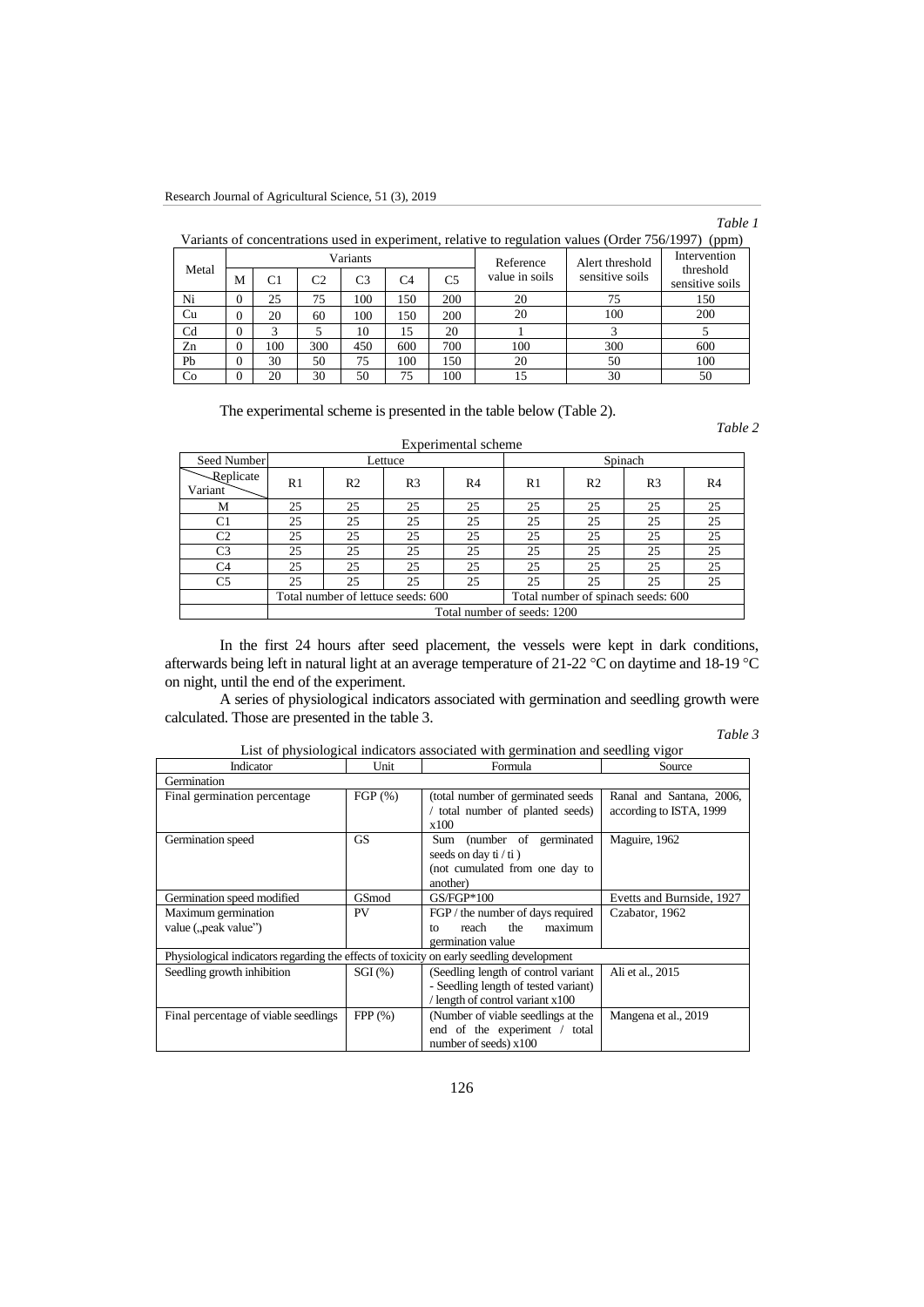## **RESULTS AND DISCUSSIONS**

### **Germination dynamics of seeds**

Regarding the germination dynamics, the results are shown in Figure 1. The seed germination started on the second day after the seeds were placed in the Petri dishes, excepting spinach seeds from C2 variant.



Figure 1. Germination dynamics of lettuce seeds (A) and spinach seeds (B)

Also, as can be seen in Figure 1, the number of germinated seeds is influenced by the concentration levels. An interesting fact has been shown by C1variant for spinach (Figure 1A), which has a better evolution than all variants, including the control. A reason for this evolution can attributed to the low level of contamination that did not affect negatively the seeds, but on the other hand, the low levels of beneficial elements helped to stimulate germination. The difference between this variant and the others will be analyzed on the following indicators.

## **Final germination percentage**

There were counted the seeds whose radicle reached a length of at least 2 mm. At this time the seeds were considered germinated. Final germination percentage (FGP) is shown in Figure 2.A and 2.B.

The maximum final germination percentage (FGP) for lettuce seeds was reported for C2 treatment (99%), better than the control variant which reported a value of 98%. Yet, the ANOVA unifactorial test  $(\alpha=0.05)$  showed that are no significant difference between control variant (M) and C1, C2, C3 variants (p-value>0.05). C4 variant showed a significant difference beside M variant (p-value=0,0311) and C5 showed a highly significant difference (p-value< 0,01) beside control variant (M) (Figure 2.A).

The maximum final germination percentage (FGP) for spinach seeds was reported for C1 treatment (83%). The control variant reported a value of 69%. Using the ANOVA unifactorial test ( $\alpha$ =0.05) showed that are no significant difference between control variant (M) and C2, C3, C4 and C5 variants (p-value>0.05), but C1 variant showed a significant difference beside M variant (p-value=0.7331) (Figure 2.B).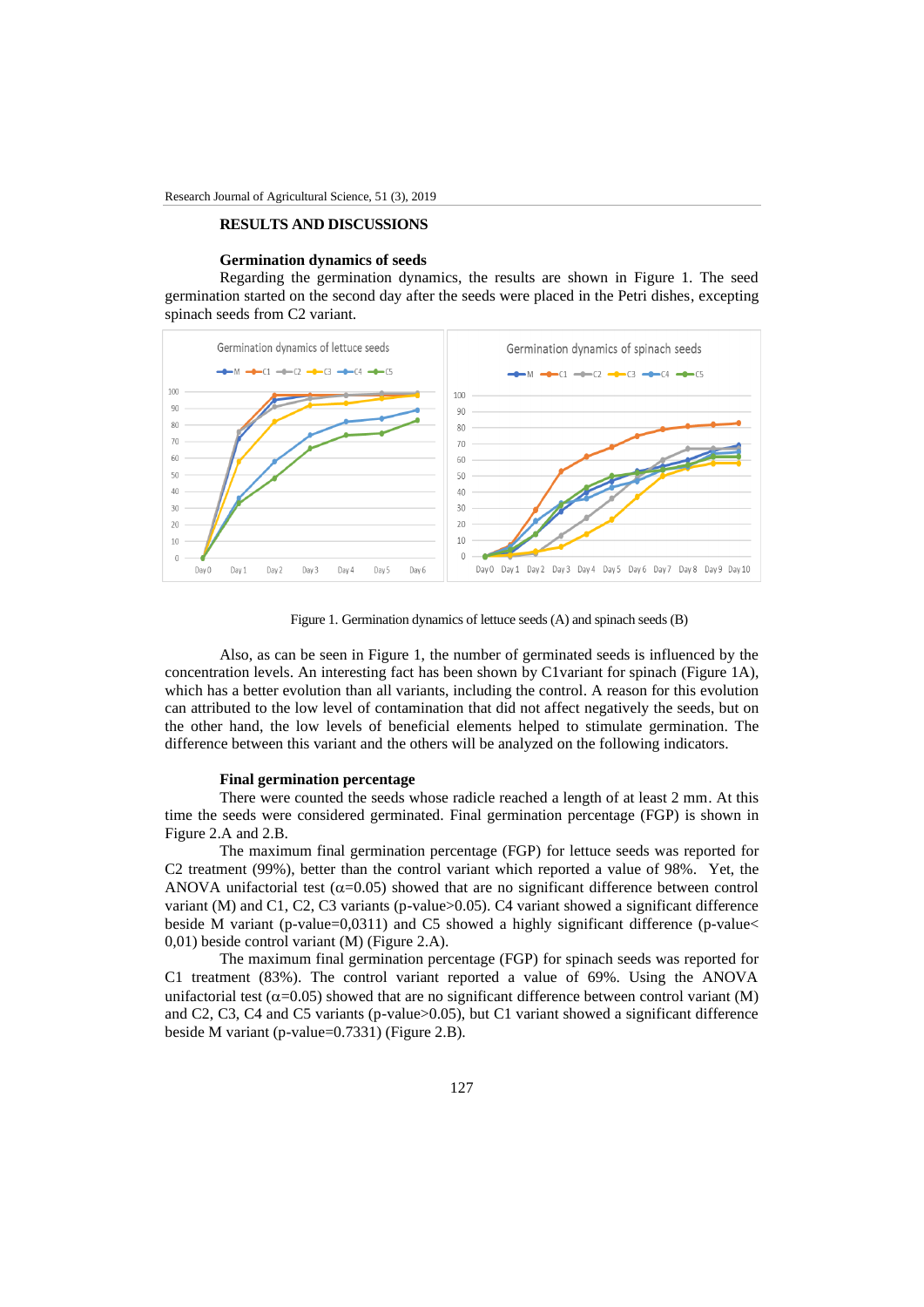

Figure 2. Final germination percentage (FGP) of lettuce seeds (A) and spinach(B) (means±SE)

## **Germination speed and Germination speed modified**

Germination speed can be used as an indicator to evaluate the seedlings vigour. High values obtained using this expression mean higher seedling vigour of one sample. It can pe observed in Figure 3.A that the speed of germination of lettuce has a descendent way, according with the levels of contamination. Germination speed modified introduce a correction to this factor, evaluating the values in concordance with final germination percentage. In this way, the errors caused by non-germinated seeds are eliminated. In Figure 3.B it can be observed that introducing that correction, the values of germination speed modified form are improved.

Also, it can be observed that the C2 and C3 variant had lower values than the extremity variants (M, C1, C4, C5).

For lettuce, from statistical view point (ANOVA test unifactorial test  $(\alpha=0.05)$ ), there were not registered significant differences for speed germination between control and lower concentrations (C1, C2, C3), but there was a highly significant difference regarding high concentrations (C4, C5).

For spinach, there was observed a significant difference for speed germination between control and C1 variant, and no significant differences for control and the rest of the variants (C2, C3, C4, C5).

*Table 4*

| Variant | М |        | $\cap$     | o٦<br>ັ |        |          |
|---------|---|--------|------------|---------|--------|----------|
| Lettuce | Δ |        | $\Gamma$   |         |        |          |
| P-value |   | 0.1464 | 0.7999     | 0.0260  | 0.0004 | 0.0001   |
| Spinach | A |        | $\sqrt{ }$ |         |        | $\Gamma$ |
| P-value |   | 0.0048 | 0.0221     | 0.0373  | 0.1393 | 0.1812   |

| ANOVA P-value comparing control variant with each variant for germination speed modified formula |  |
|--------------------------------------------------------------------------------------------------|--|
|                                                                                                  |  |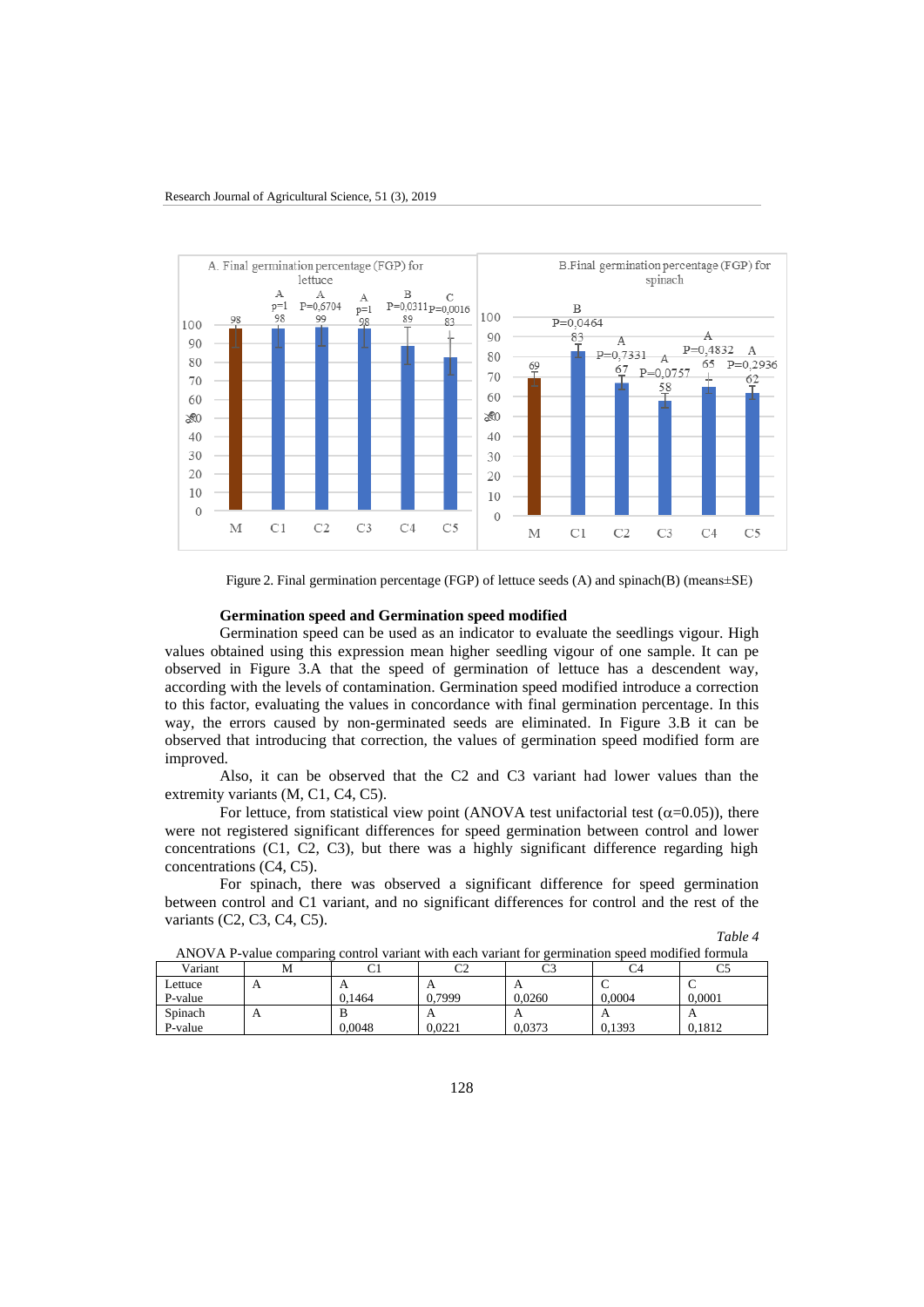



Figure 3. Germination speed of lettuce (A) and spinach (B) (means  $\pm$ SE)

# **Maximum germination value**

For all variants excepting spinach seeds from C2, germination started on the second day after the seeds were placed in the Petri dishes. On lettuce experiment, the maximum germination value was reported on C1 variant (49), followed by the control variant (36.83). Running ANOVA test unifactorial test  $(\alpha=0.05)$ , it is shown that there are significant difference between control variant and C1. The same response was obtained between control and C2 variant. The maximum germination value for C4 and C5 variants are lower, here is a highly significant difference beside control. The lowest germination value was observed on C5 variant (13.83).

On spinach experiment, the maximum germination value was reported on C1 variant as well (9.61), and the minimum value was observed on C3 variant (6,63). Yet, there are no significant difference between control and any of other variants. (Figure 4).



Figure 4. Maximum germination value of lettuce (A) and spinach (B) (means  $\pm$ SE)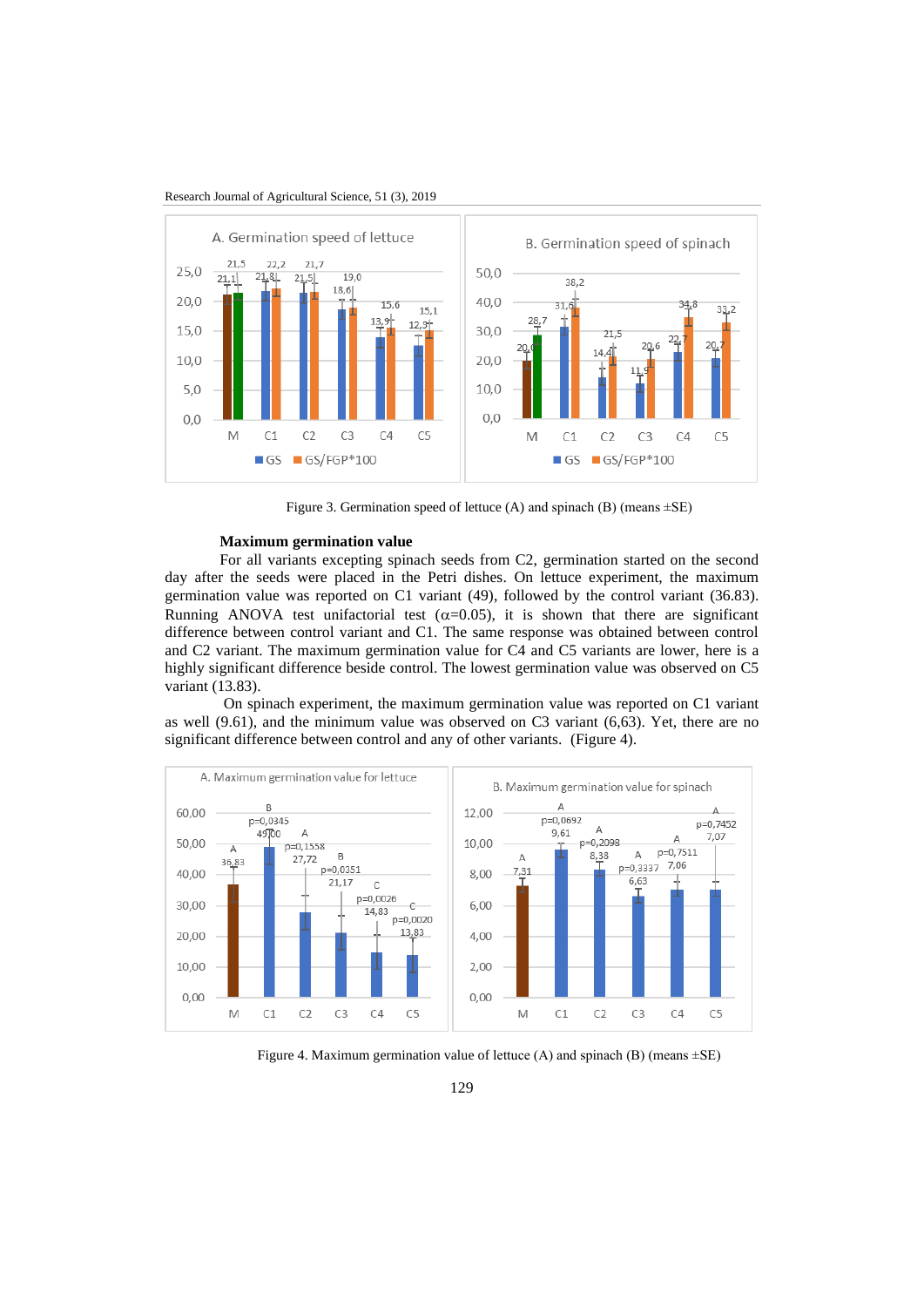# **Seedling growth inhibition**

At the end of the seed germination test, depending on the state of viability, measurements for each variant and repetition were performed for 4 seedlings on seedling length and radicle length. A comparison of evolution of seedlings under the six treatments, at the final moment of the study is pointed out in the figure 5.A for lettuce seedlings and figure 5.B for spinach.



Figure 5. Seedling growth under heavy metal treatments. Lettuce (A) Spinach (B)

Considering that the control variant which was treated only with distilled water is not inhibited at all (SGI index is 0 for control) is can be easily observed both from the figure 5 and from the mean values of SGI index (table 5) that the inhibition process is emphasizing with the level of contamination with heavy metals. For C5 variant, in both cases lettuce and spinach, the growth inhibition exceeds 97%. Running ANOVA unifactorial test ( $\alpha$ =0.05) test over the SGI index of all variants, the control is significantly different form all other variants, both for lettuce and spinach (Figure 6).



130 Figure 6. Seedling growth inhibition for lettuce (A) and spinach (B) (means  $\pm$ SE)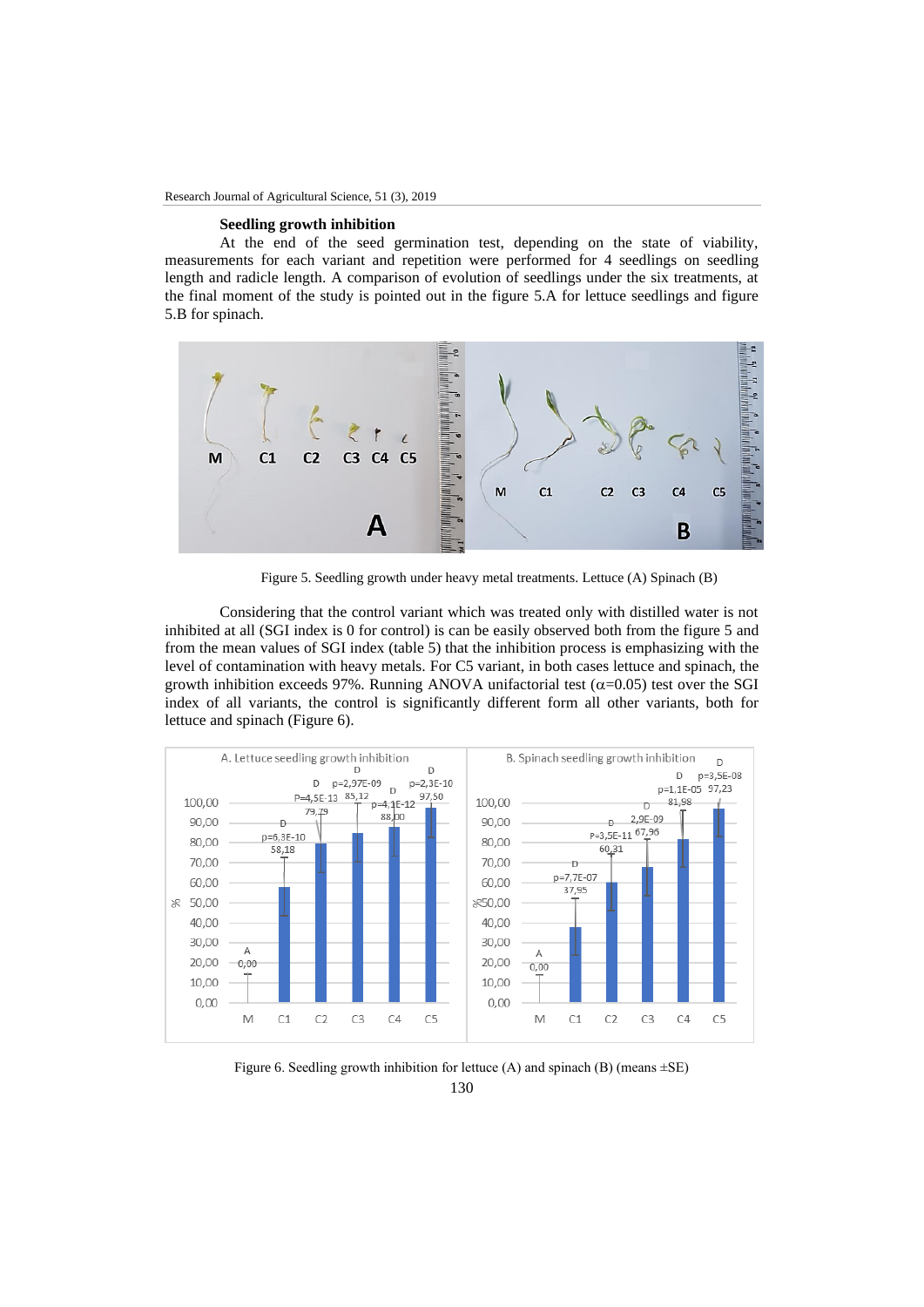## **Final percentage of viable seedlings**

The number of viable seedlings was evaluated at the end of germination and was considered to be complete when the seedlings no longer exhibited new symptoms of toxicity, and their growth continued. It was noted that in the case of C5 variants, at the end of the specific period, the viability of the seedlings was just 1%, for both lettuce and spinach seedlings. ANOVA test reported that are no significant difference between control variant and C1 variant ( $p>0.05$ ), for both studied species. For lettuce, there are highly significant differences between control and C2, C3, C4 and C5 variants. For spinach, there is a significant difference between C2 and control, but also, highly significant differences between control and C3, C4 and C5 variants (Figure 7).



Figure 7. Final percentage of viable seedlings of lettuce  $(A)$  and spinach  $(B)$  (means  $\pm SE$ )

## **CONCLUSIONS**

### On germination:

Regarding the Final Germination Percent in uncontaminated environment, the lettuce had a better result (98) than spinach (69%).

The results show that the final germination percent is not influenced in a significant way at lower levels of contamination with heavy metals, but at high levels, the germination decreases gradually. Also, at lower levels, the germination seems to be accelerated for both lettuce and spinach seeds. At high concentration, the speed of germination is slower than the control for lettuce seeds, but for spinach seed in seems to keep the same value as control variant.

On early seedling development:

Regarding the growth inhibition, even a small quantity of heavy metals can induce the inhibition. The growth of seedlings was significantly reduced from the first level of contamination and this trend has been maintained to the maximum levels of contamination for both species.

The final percentage of viable seedlings for lettuce decreased with the increase of concentration of heavy metals. At lower concentrations the viability maintained the same direction as the control variant, but at maximum levels the viability aims to 0%.

The spinach seedlings viability was higher at the first level of contamination than the control variant, but not significantly. For the rest of the concentration, the viability followed the same direction as the lettuce seedlings.